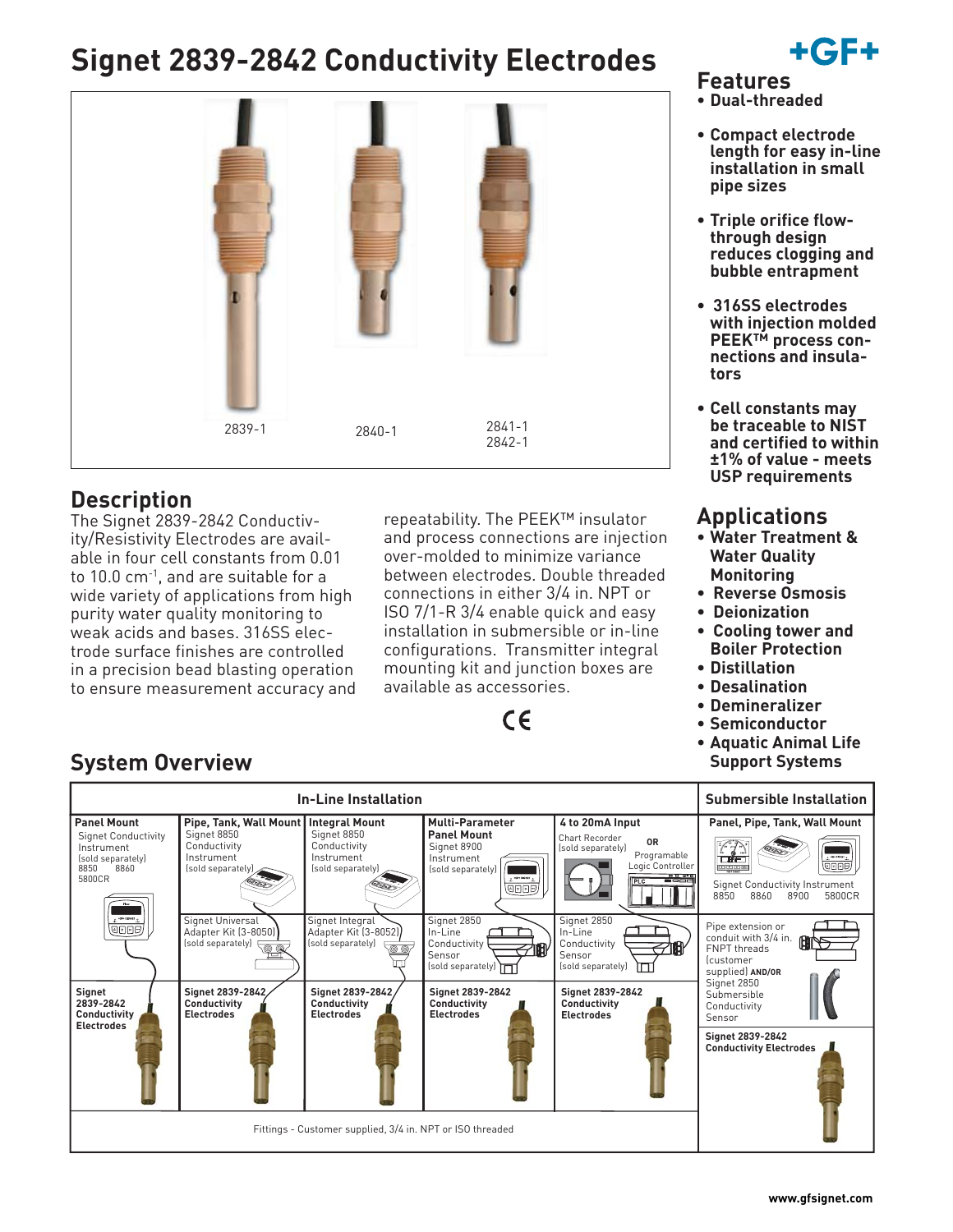# +6F

### **Specifications**

#### **General**

- Range: • 2839:
	- 0.055 to 100µS (18.2MΩ to 10KΩ) (0.02 to 50 ppm)
- 2840:
- 1 to 1,000µS (1MΩ to 1KΩ) (0.5 to 500 ppm)
- 2841:
- 10 to 10,000µS (5 to 5,000 ppm) • 2842:
- 100 to 200,000µS (50 to 100,000 ppm) Accuracy:
	- ±2% of cell constant value (standard). Cell constants can be traceable to NIST and certified to within ±1% of value (contact factory)

Dual-threaded process connection:

- -1 versions: 3/4 in. NPT
- -1D versions: ISO 7/1-R3/4

#### Cable:

- 4.6 m/15 ft, 3-cond. w/shield (standard)
- 30m/100 ft (maximum)

Temperature element: PT-1000 Temp. response, τ:

- 5 sec. (0.01 cell)
- 10 sec. (0.10 cell)
- 20 sec. (1.0 cell)
- 30 sec. (10.0 cell)

Temp. accuracy:  $\pm 0.5^{\circ}$ C ( $\pm 0.9^{\circ}$ F)

#### **Wetted Materials**

- Internal O-ring (2841 and 2842): FPM
- Insulator material: PEEK™
- Electrode material: 316SS
- Threaded process connection: PEEK™

#### **Max. Pressure/Temperature Ratings**

Operating temperature/pressure:

- $-10^{\circ}$ C to  $100^{\circ}$ C @ 6.9 bar (14°F to 212°F @ 100 psi)
- -10°C to 131°C @ 2.76 bar  $(14^{\circ}$ F to 268°F @ 40 psi) Storage temperature: -20°C to 131°C (-4°F to 268°F)

See page Temperature and Pressure graphs for more information.

#### **Shipping Weight**

- 2839: 0.34 kg (0.74 lb)
- 2840, 2841, 2842: 0.30 kg (0.66 lb)

#### **Standards and Approvals**

- CE
	- Manufactured under ISO 9001:2000 for Quality and ISO 14001:2004 for Environmental Management



### **Operating Range Chart**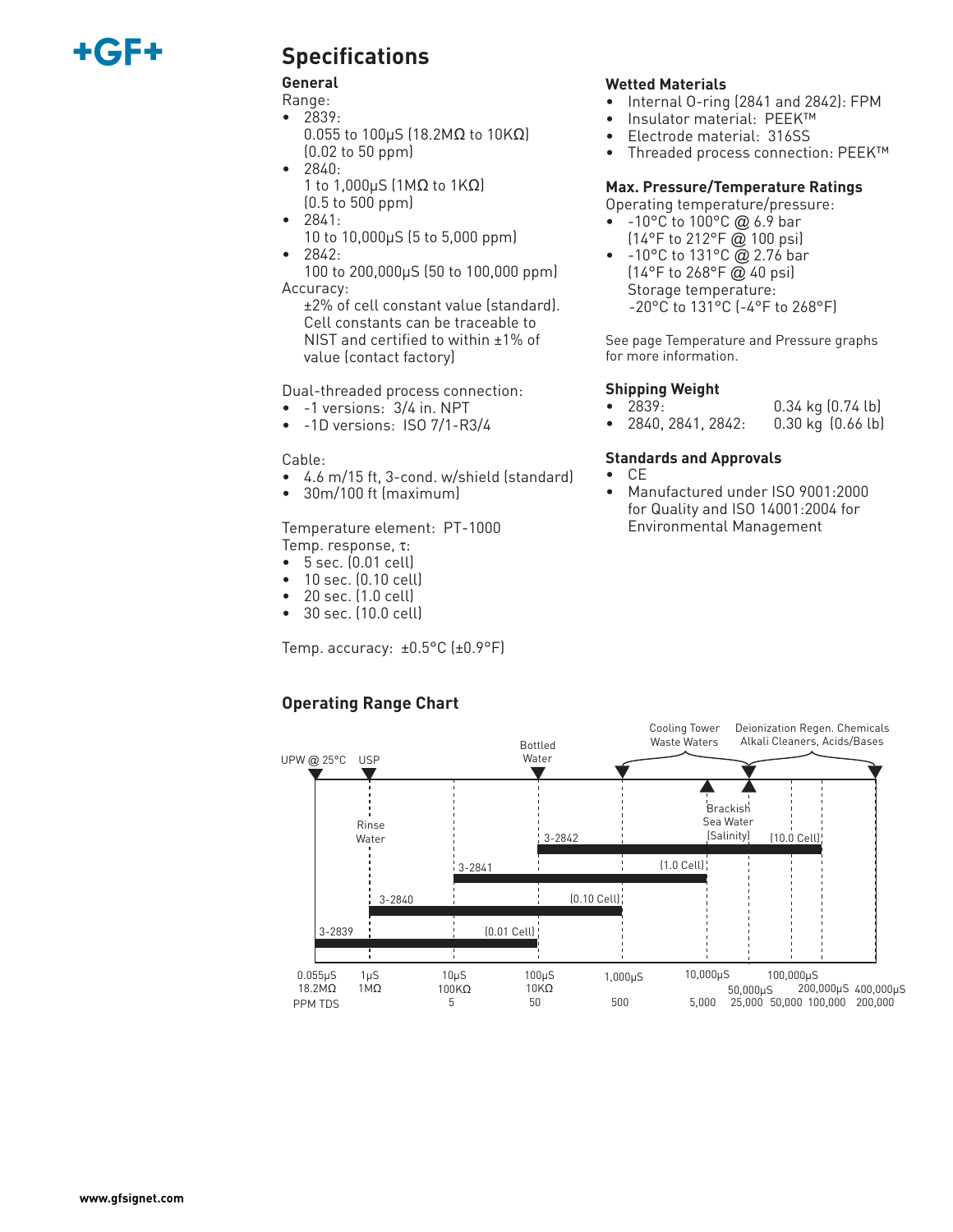## **Dimensions**



### **Dual-Threaded Electrodes**

3-2839-1 (0.01 cell) 3-2840-1 (0.1 cell)









\* Although these electrodes look similar in design, there is an inherent difference. From the bottom view, the 2841 electrode features a simple plastic insert. However, the 2842 electrode features a complex plastic insert with four holes through which liquid flows.

#### **Integral Mount Sensor**

The 2839-2842 Dual Threaded Conductivity Electrodes can be directly mounted to an integral version transmitter, using the 8052 Integral Mount Kit.



X1 (3-2839-1) = 73mm (2.88 in.) X2 (3-2840-1) = 35mm (1.38 in.) X3 (3-2841-1) = 41.3mm (1.63 in.)